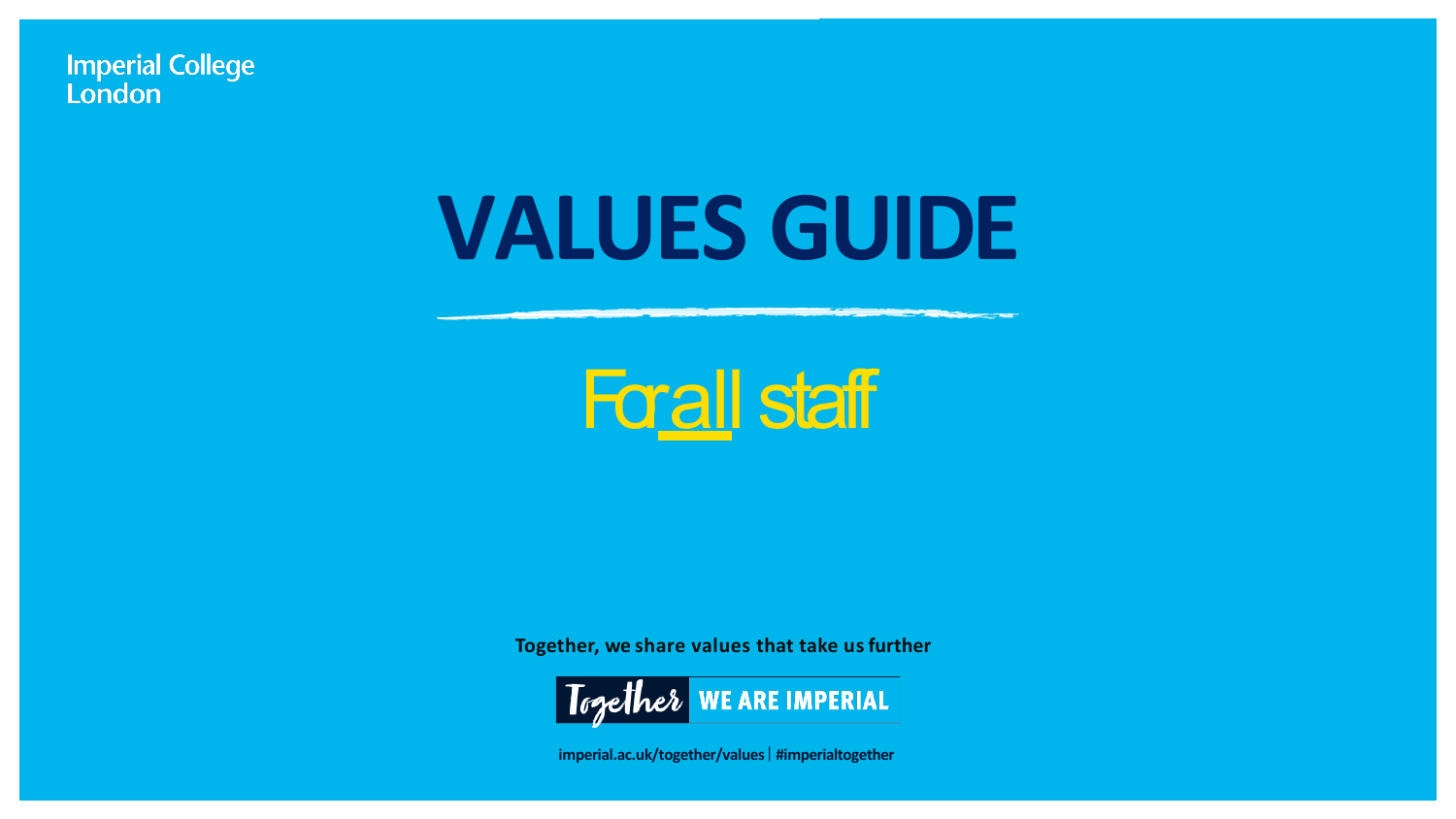#### **WHY ARE VALUES IMPORTANT?**

**Our Values are at the heart of our mission and strategy and will help us to:**

- Build a supportive, inclusive and highly motivated staff community across all disciplines, functions and activities. This will help us to attract and retain the talented and diverse staff we need to achieve our mission
- Harness our collective strength to deliver our mission. This requires a supportive and considerate community based on diversity, mutual respect and a commitment to excellence. The framework of Imperial expectations and values guides the behaviour of all our staff"
- Create an environment which is respectful and collaborative and has a zero-tolerance approach to bullying and harassment. Excellence comes not just from 'what' we do, but also 'how' we do it"
- Promote a culture where all who show a commitment to excellence are recognised and given respect, whatever their role or field"
- Create a positive and enabling workplace which enables all staff to deliver excellence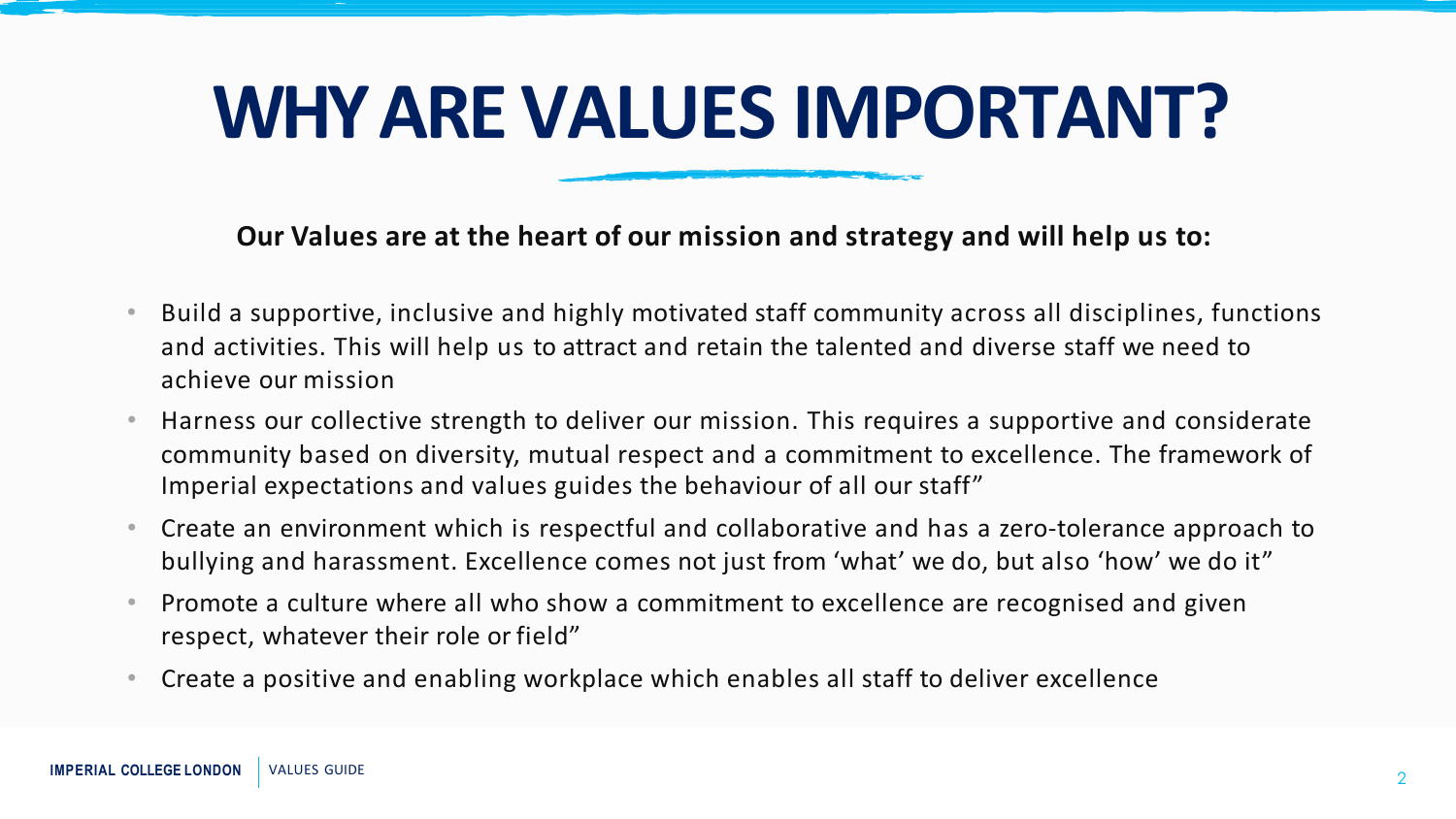#### **WE ARE ALL PART OFIT**



Every single person at Imperial contributes to our culture every single day. They do this in how they work and how they behave in every interaction they have



Our values guide us on "how" we should be with each other, with our customers, with our patients, with our partners and, of course, with our students



The example behaviours show us how to approach our work thoughtfully and help us to achieve excellence in HOW we do things as a critical part of WHAT we do



When we all take personal responsibility for living the values, for recognising great behaviours and sharing things that aren't working - our culture willthrive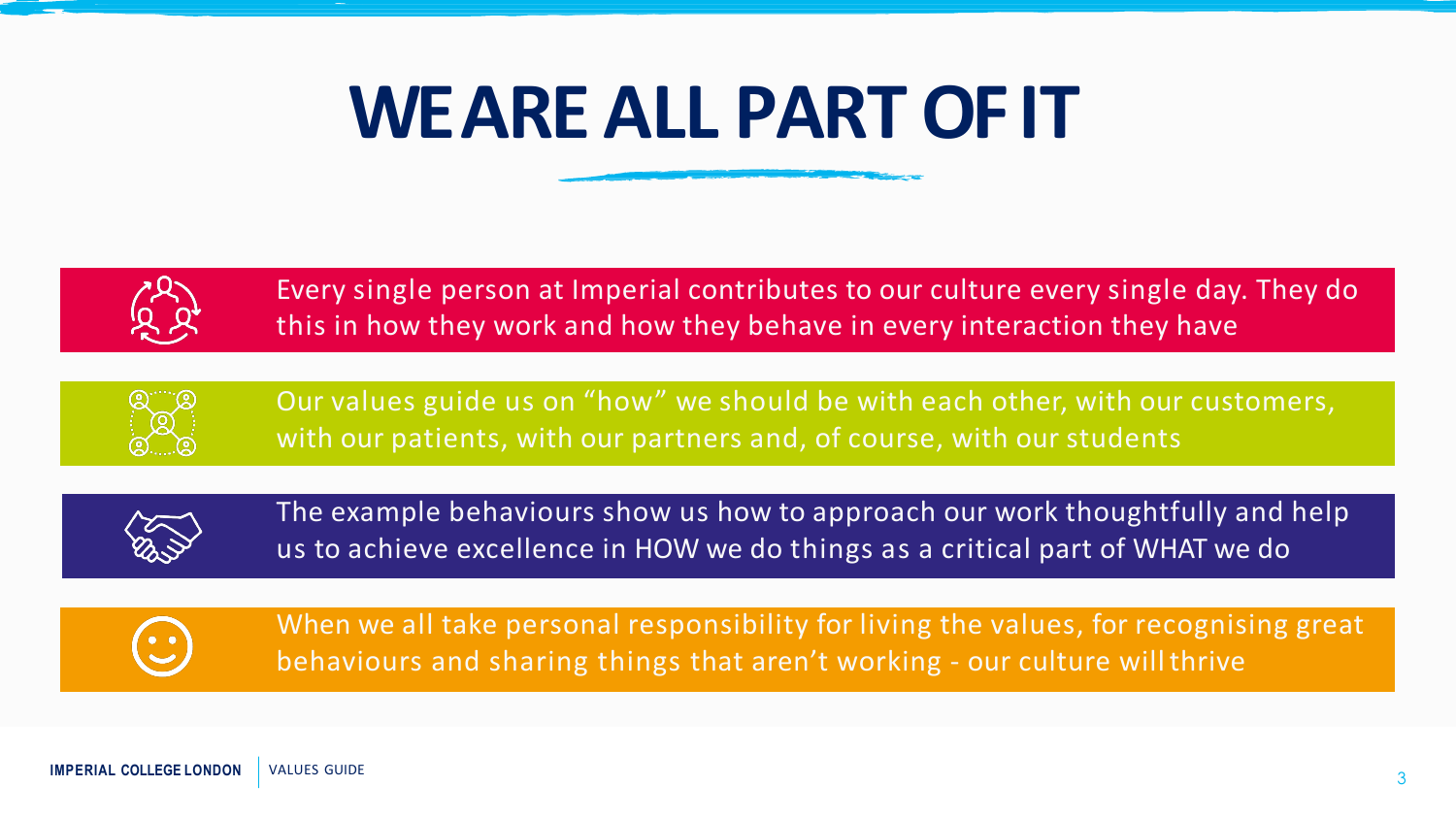#### **OUR FIVEVALUES**

**COMPANY AND INCOME.** 

| <b>VALUE</b>         | <b>KEY WORDS</b>                                             |
|----------------------|--------------------------------------------------------------|
| <b>RESPECT</b>       | Diversity Empathy Understanding Balance                      |
| <b>COLLABORATION</b> | <b>Communication Teamwork Community Supportive Inclusive</b> |
| <b>EXCELLENCE</b>    | <b>Impact Accountability Effectiveness Dedication</b>        |
| <b>INTEGRITY</b>     | <b>Transparency Ethics Trust Authenticity</b>                |
| <b>INNOVATION</b>    | <b>Creativity Visionary Courage Discovery</b>                |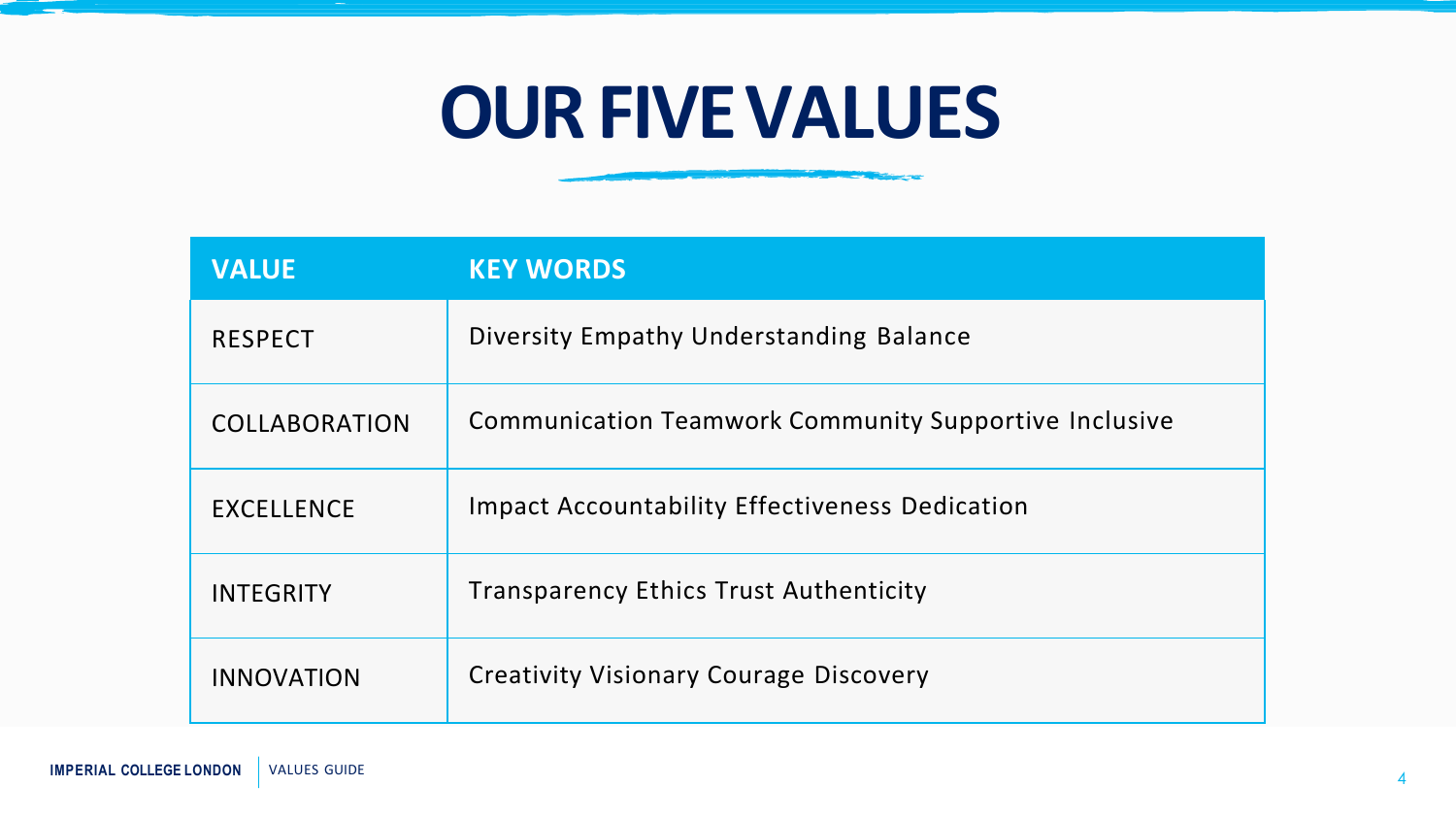#### **OUR AMBITION FOR HOW WEDO THINGS AROUND HERE**

**RESPECT** We treat each other fairly and appropriately, with kindness and respect, valuing each person's individual experience, perspectives and contribution.

**COLLABORATION** We work together, cultivating an inclusive and impactful College community.

**EXCELLENCE** We aim for quality in everything we do, taking pride in our work, delivering impact (making a positive difference) through our passion and commitment.

**INTEGRITY** We do the right thing, being honest and open, checking, challenging and changing our practices and behaviours.

**INNOVATION** We become inspired by possibilities, venturing into the unknown with open minds and having the courageto embrace change.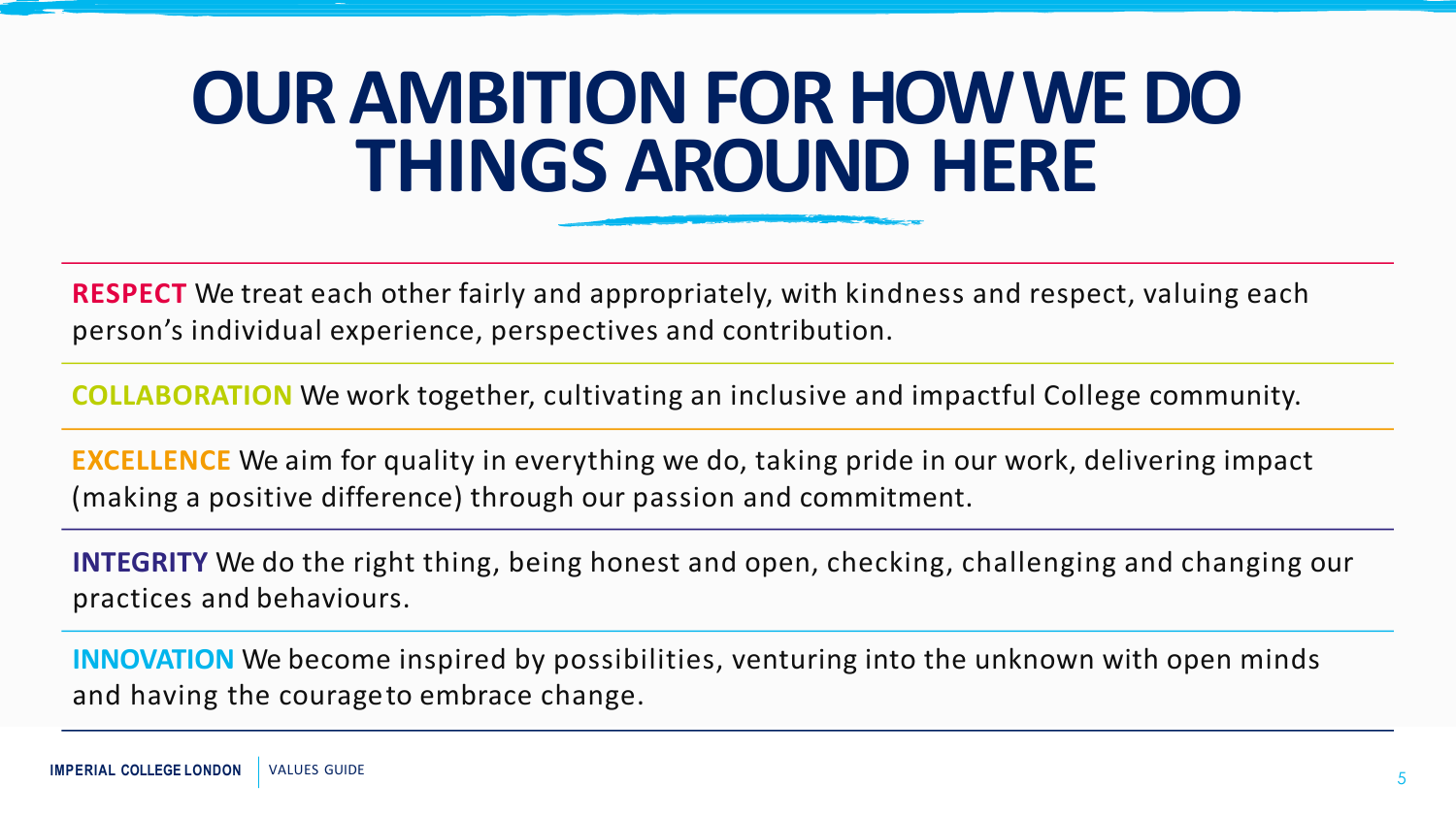#### **TAKING PERSONAL RESPONSIBILITY**

#### **We hope you will:**

- Take time to develop you understand the values andbehaviours
- Attend values and behaviours training sessions
- Have a conversation about values and behaviours with your line manager in your 1:1s and PDRPs
- Have regular discussionswith your team and colleagues about values
- Reflect on how you are demonstrating the values
- Listen to feedback and take steps to live the values everyday
- Recognise great behaviour in others and tell them about it
- Call out behaviours that aren't aligned to ourvalues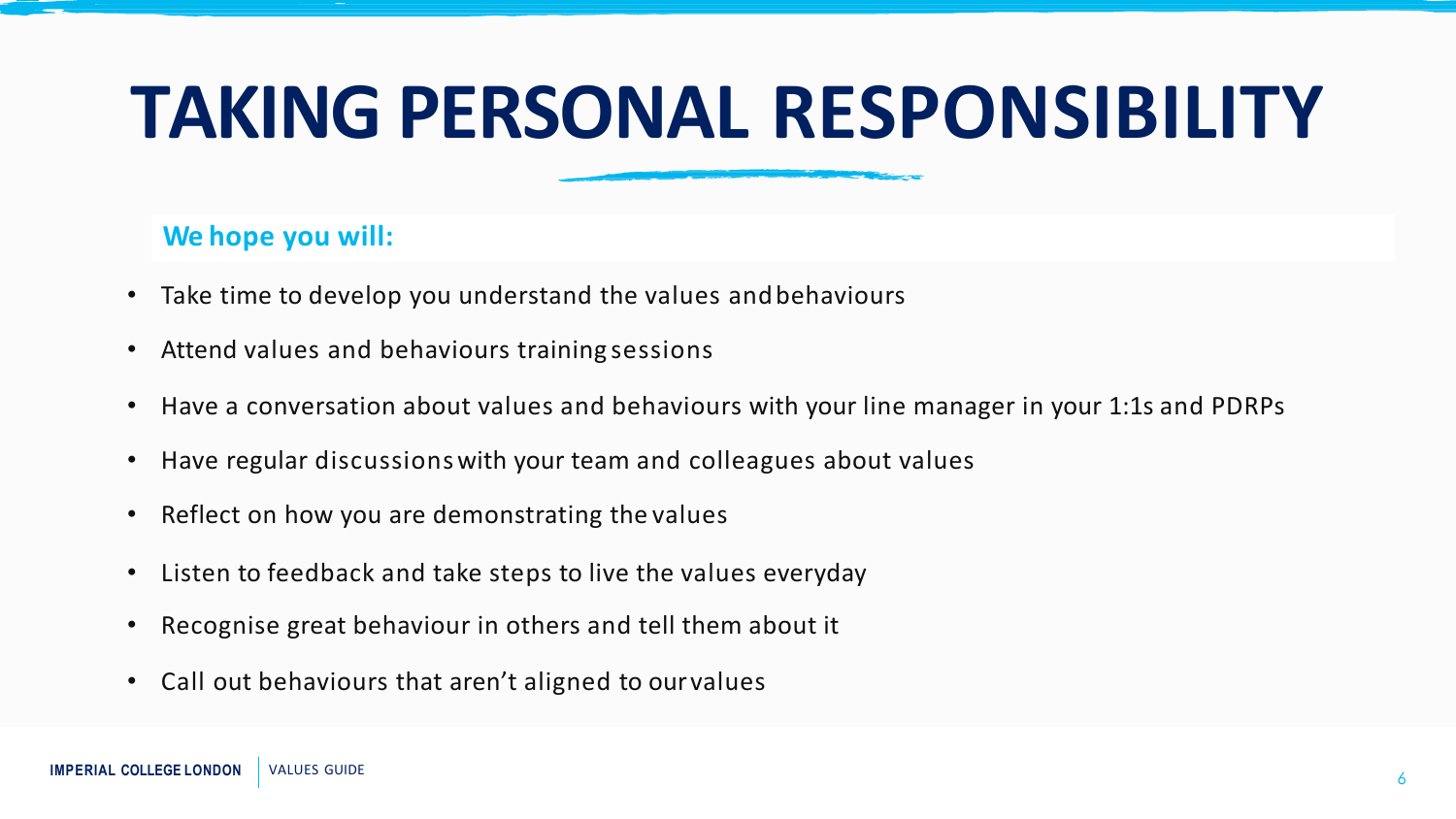#### **REFLECTION:** ME, MY ROLE AND THE VALUES

I think values and behaviours are important, for me and my role because…

In my role, I often have the opportunity to work with these values…

People often tell me I'm great at…

I sometimes get feedback that I could workon…

The things I find hardest are…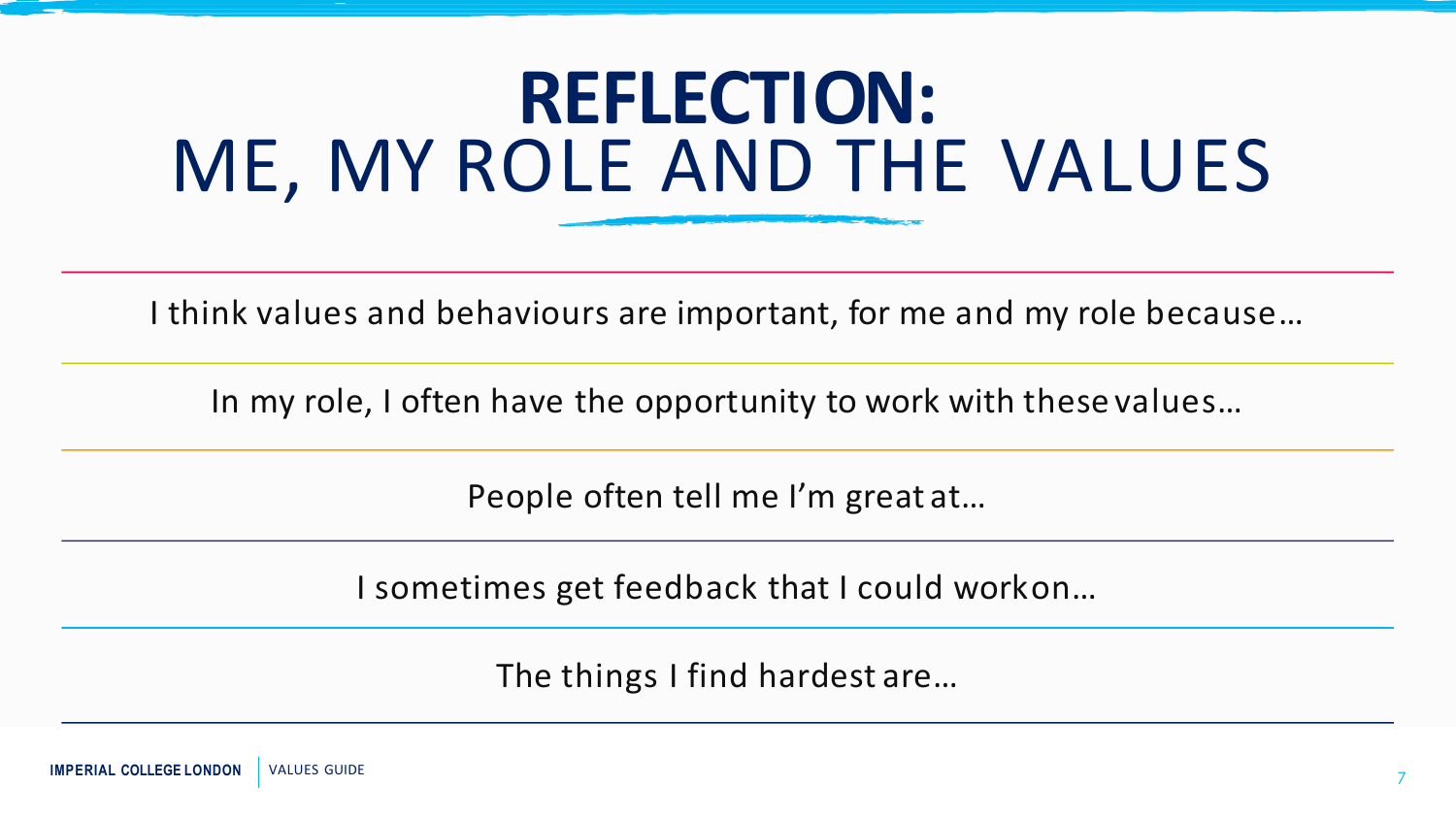

- I treat every colleague and students withrespect and dignity
- I take responsibility for my own behaviour and my impact on others
- I am curious and seek to understand different perspectives
- I make sure my words and actions are kind and considerate
- I consider and respond to the needs of others

**For me, RESPECT means…**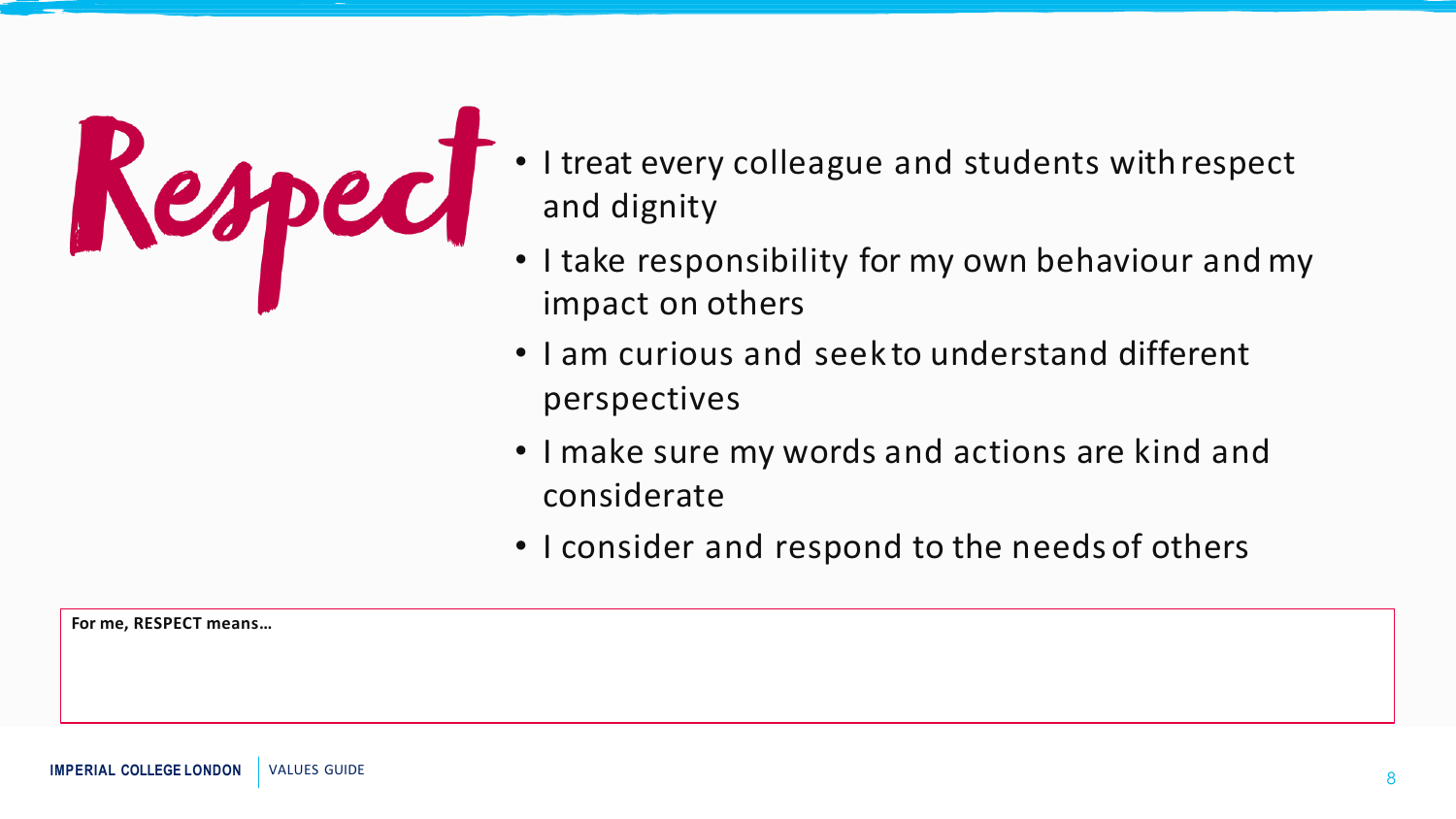

- perspectives and people
- I openly share information, plans and progress
- I invest time and effort into building effective relationships
- I show interest and care for my colleague'swork
- I provide feedback on ideas andbehaviours, listen and act on feedback

**For me, COLLABORATION means…**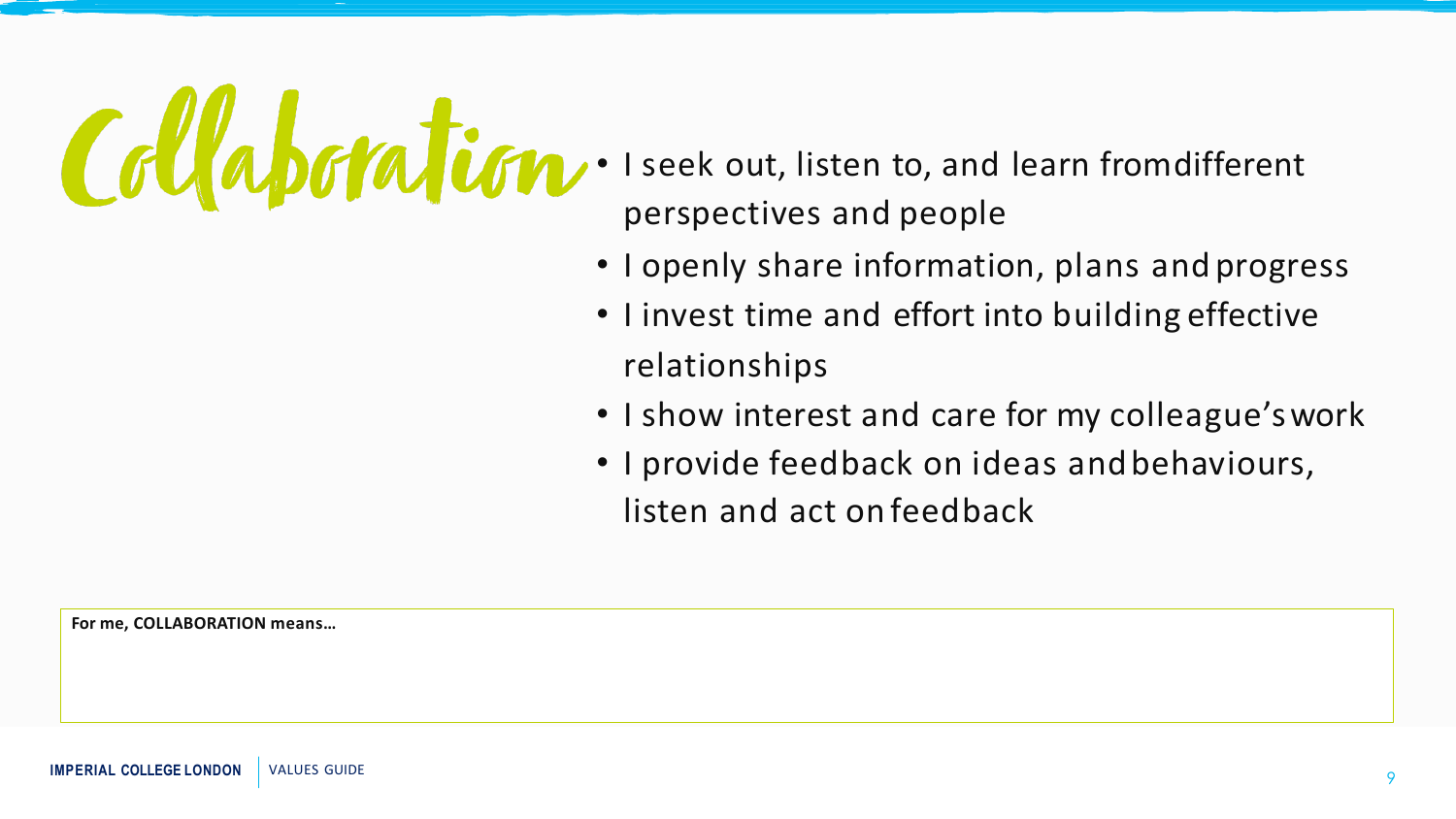

service of the College mission

- I take personal responsibility for the quality of my work and I make the best use of my time by planning and prioritising tasks
- I consider how I respond to what is needed and where it is appropriate, I dedicate time to thinking as well as doing, taking a longer-term view
- I challenge myself and my colleagues to make a positive difference through the work that we do
- I seek out opportunities to develop my knowledge andskills

**For me, EXCELLENCE means…**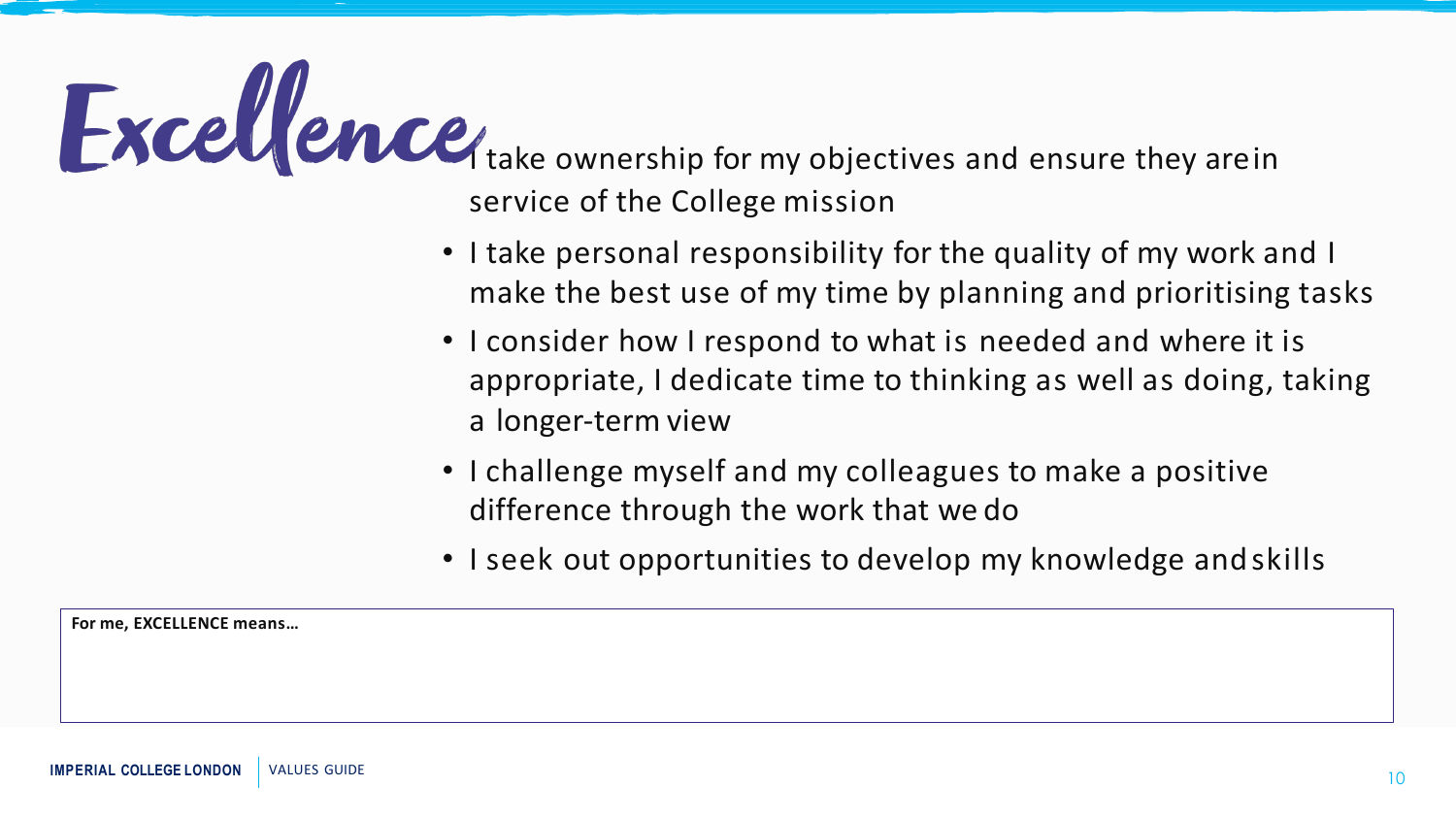

- professionally
- I ask for guidance to help me make the right decisions
- I speak up appropriately when I observethat something isn't right
- I admit my mistakes andtake action to resolve them

**For me, INTEGRITY means…**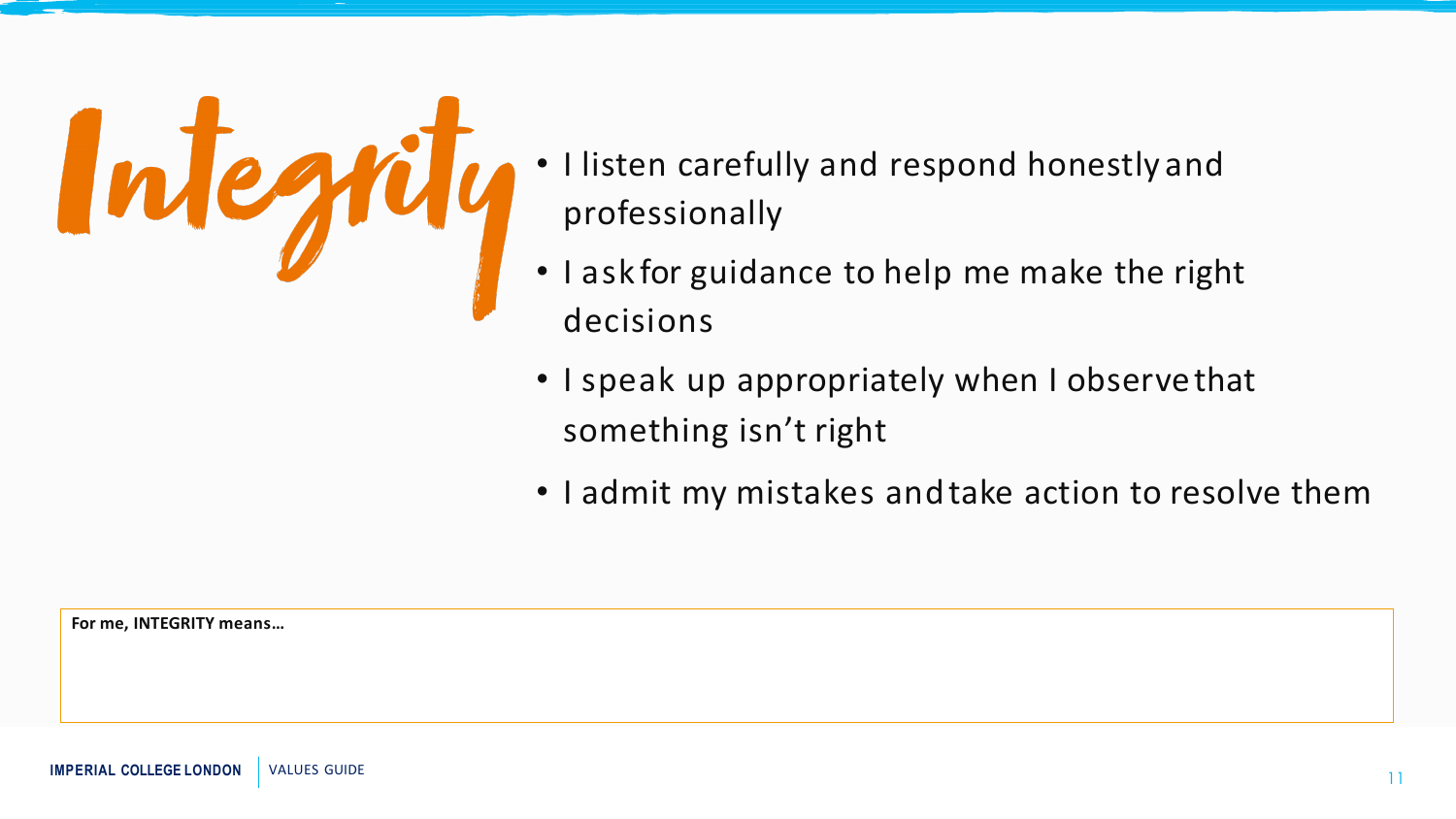

- mindset
- I challenge the status quo and seek better ways of getting work done/having an impact
- I actively search for new and different optionsand opportunities
- I look beyond my world, seeking inspiration from diverse sources
- I seek to understand the need for change, and find opportunities to create solutions

**For me, INNOVATION means…**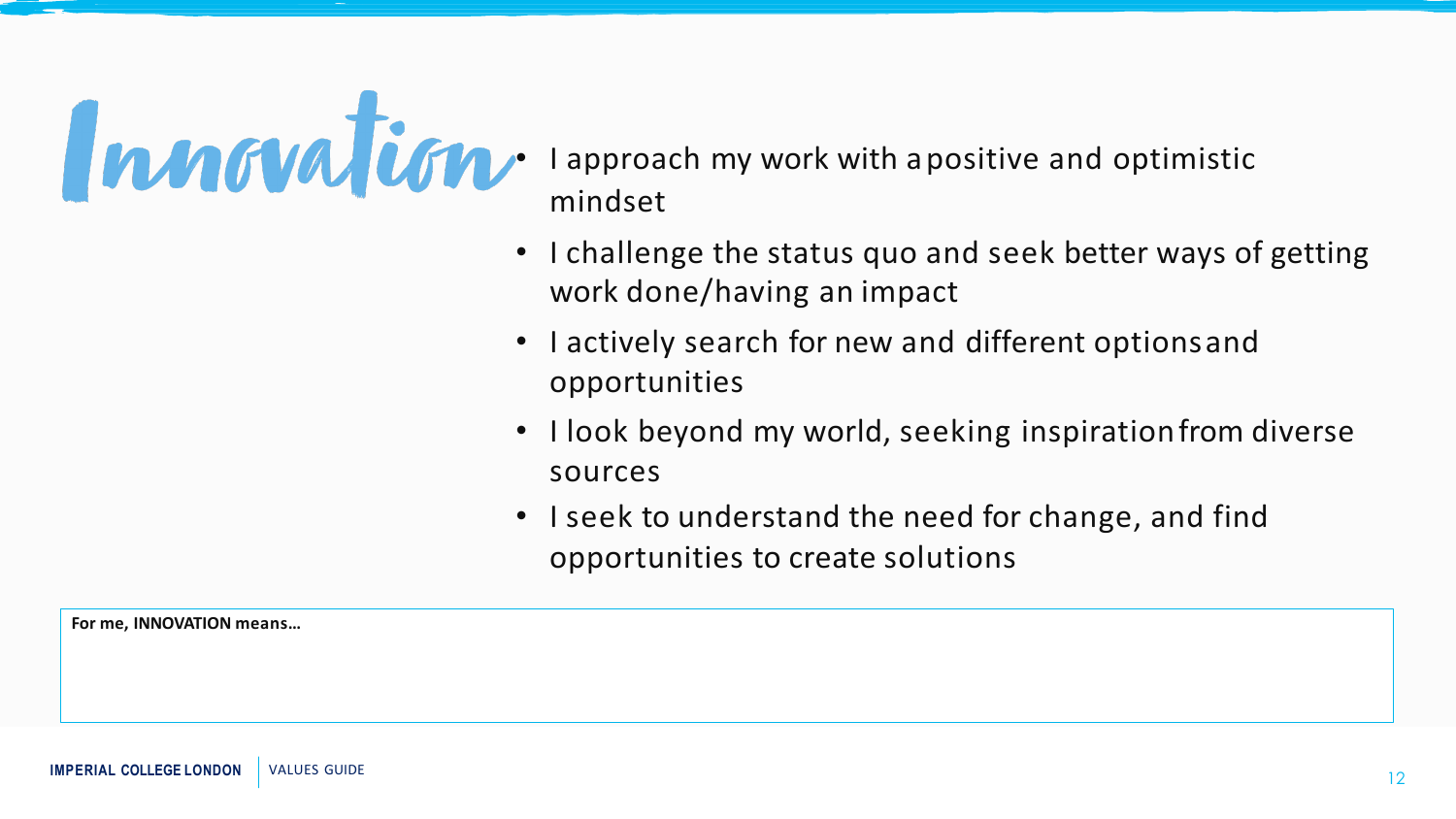#### **REFLECTION:** PERSONAL&TEAMPOSITIVE BEHAVIOURS

Looking at the example **positive behaviours,** I think my strengths are…

When I work with people who demonstrate these behaviours, Ifeel...

When I look at my team, we are great at...

As a team we could bebetter at…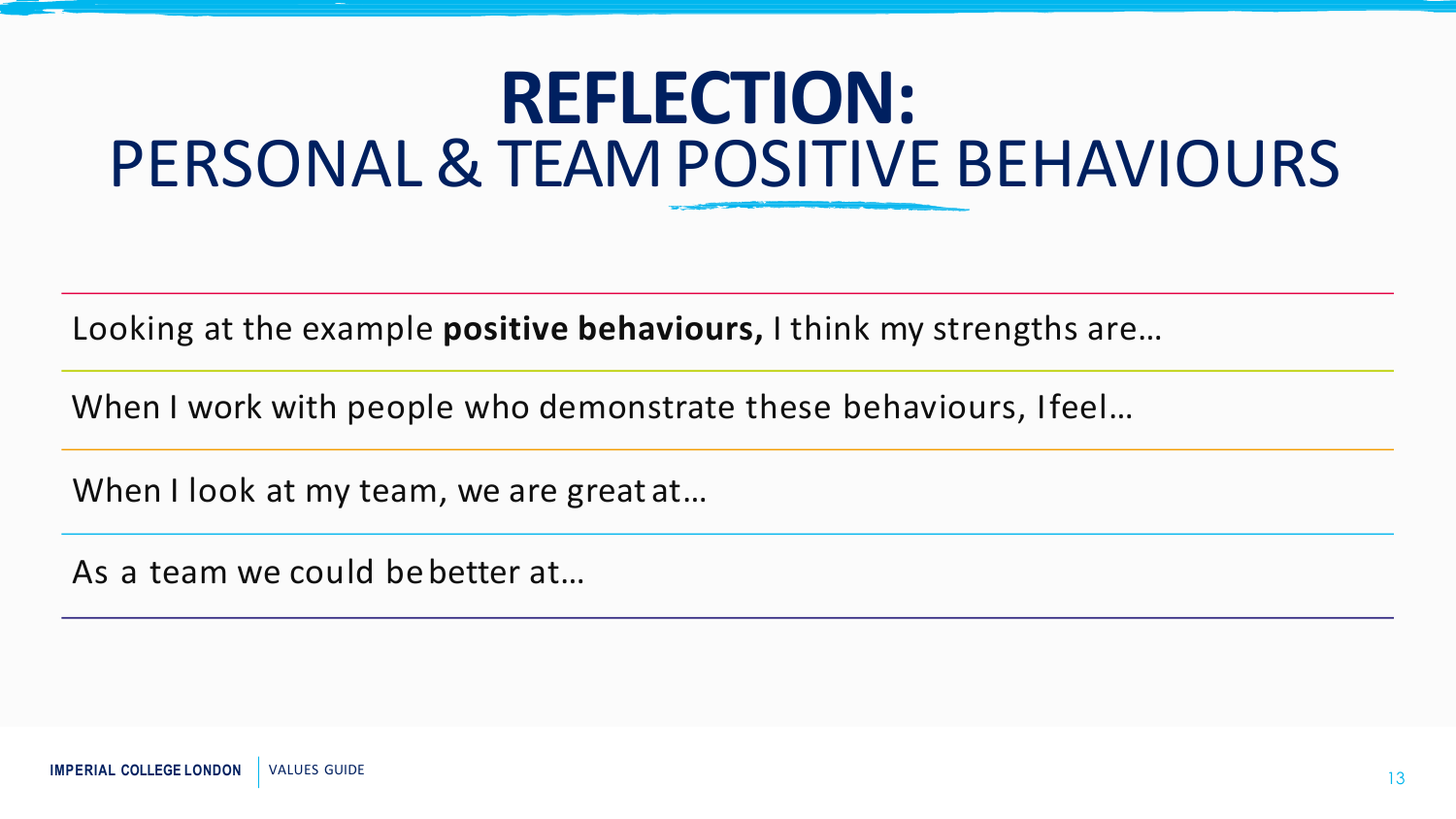#### **NEGATIVE BEHAVIOUR INDICATORS**

**CONTRACTOR** CONTRACTOR

| <b>Respect</b>       | I am disrespectful and talk behind people's backs                 |
|----------------------|-------------------------------------------------------------------|
|                      | I use "them vs us" as a way of dividing                           |
|                      | I show different levels of respect to different colleagues        |
| <b>Collaboration</b> | I keep my knowledge, expertise and ideas to myself                |
|                      | I do not offer to help                                            |
|                      | I take credit for the work of others                              |
| <b>Excellence</b>    | I fail to learn from my mistakes                                  |
|                      | I do not take pride in mywork                                     |
|                      | <b>I</b> think I have nothing to learn                            |
|                      | I shirk my responsibilities and say "that's not my job"           |
| <b>Integrity</b>     | I blame others                                                    |
|                      | <del>I fail to highlight issues</del>                             |
|                      | I am not prepared to change                                       |
|                      | I cover things up, do not answer questions honestly or completely |
| <b>Innovation</b>    | I am rigid in my thinking and ways of working                     |
|                      | I adopt a negative or pessimistic mindset                         |
|                      | I think I have all the answers                                    |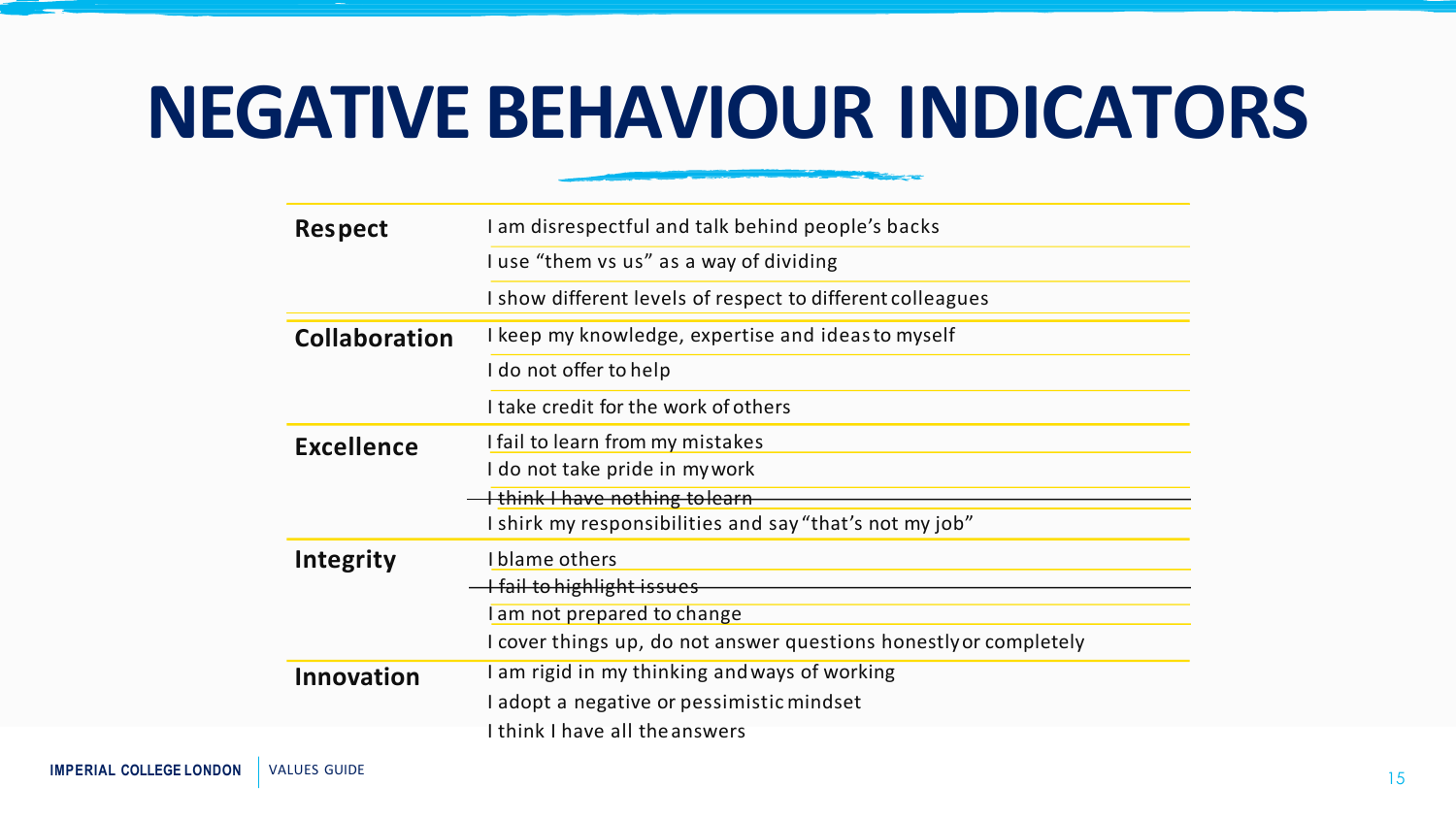#### **REFLECTION:** PERSONAL&TEAMNEGATIVE BEHAVIOURS

Considering the example **negative behaviours,** I think my risk areas I need to be mindful of are…

When I work with people who demonstrate these behaviours, Ifeel...

I need to focus some attention on…

When I look at my team, we need to workon...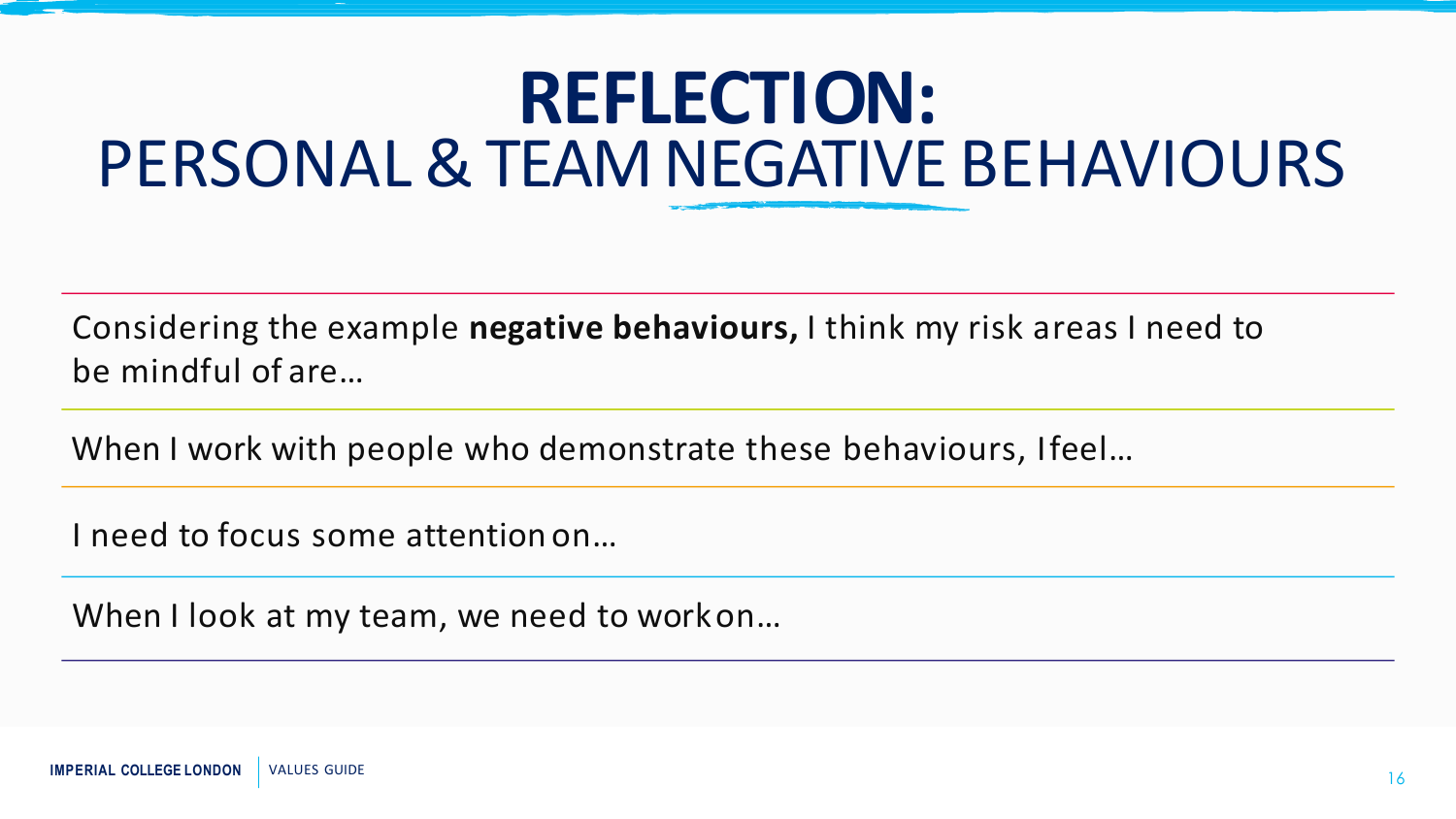#### **WHAT CAN I EXPECT FROM MY MANAGERS AND LEADERS?**

| Regular conversations about Values and Behaviours in your team meetings,<br>1:1s and PRDPs |
|--------------------------------------------------------------------------------------------|
| Recognition for your positive behaviours                                                   |
| Regular feedback on how you're doing and how you could do better                           |
| Support for your ongoing development                                                       |
| Listening and acting on your feedback to them                                              |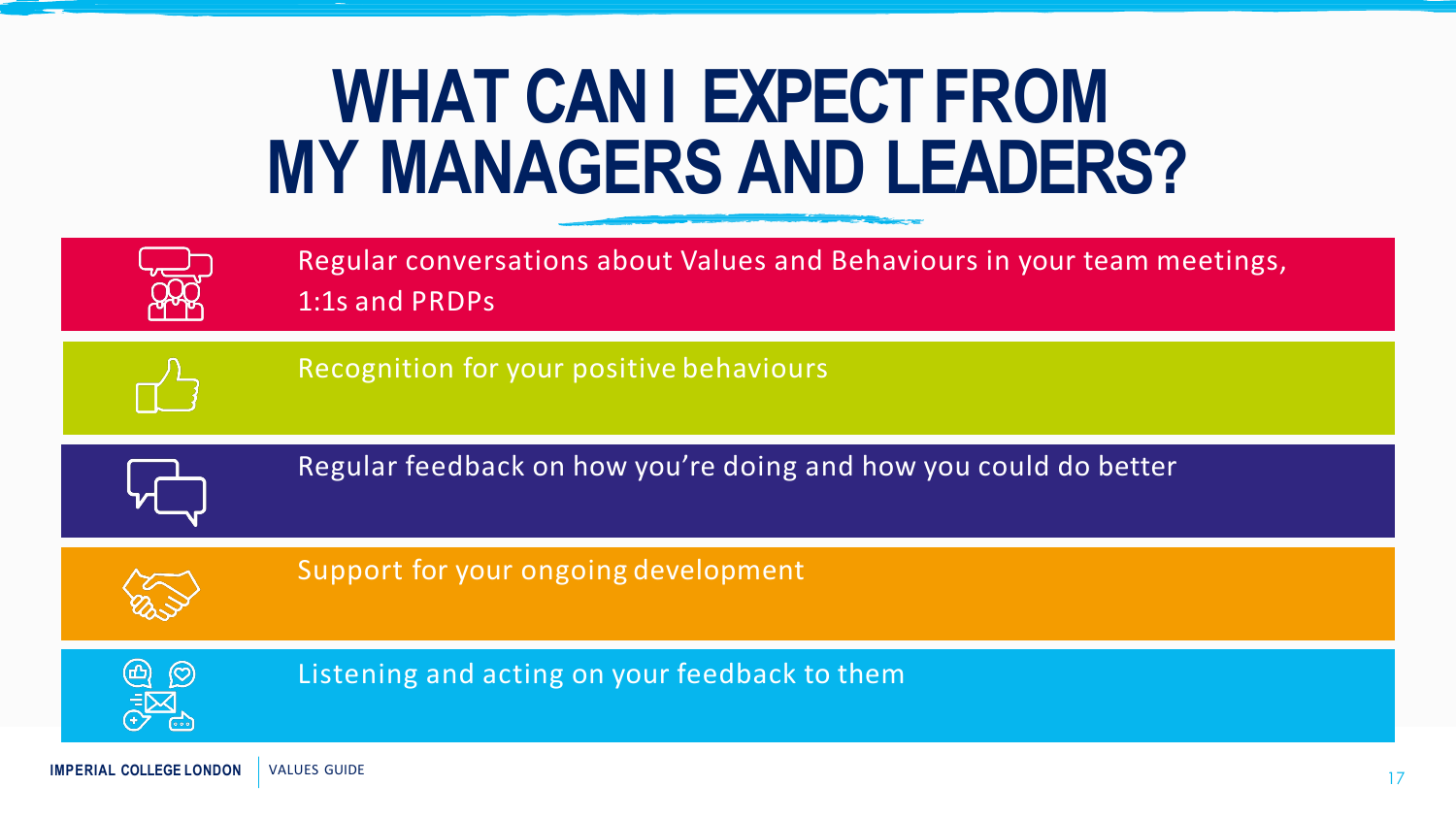#### **TIMES TO HAVE VALUES CONVERSATIONS**

- In a 1:1, with your line manager about the values
- With your colleagues in your team and across the College
- As part of a team or a project meeting
- With a mentor or coach
- With your customers
- In an interview
- When you notice someone demonstrating greatbehaviours
- When you notice someone who needs some help with their behaviours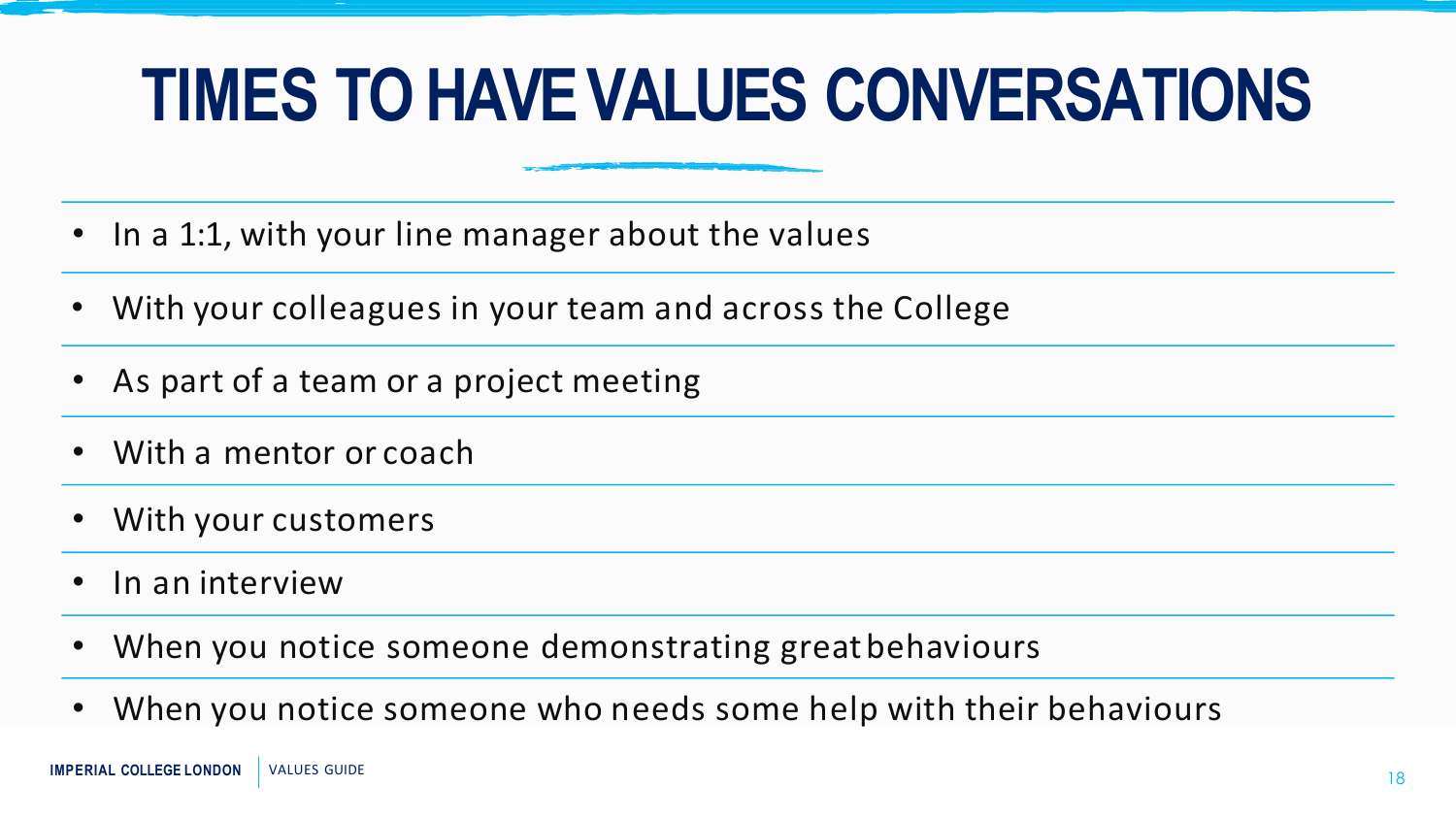#### **GREAT QUESTIONS TO ASK**

- Q What do the values mean toyou?
- Q Which values do you find easy to demonstrate?
- Q Which values are harder for you to connect with or demonstrate?
- Q Who do you know that role models our values & behaviours?
- Q What values do you seeme demonstrate?
- Q What advice can you share with me?
- Q How can I help you?
- What could we do next?
- Q How could working together help?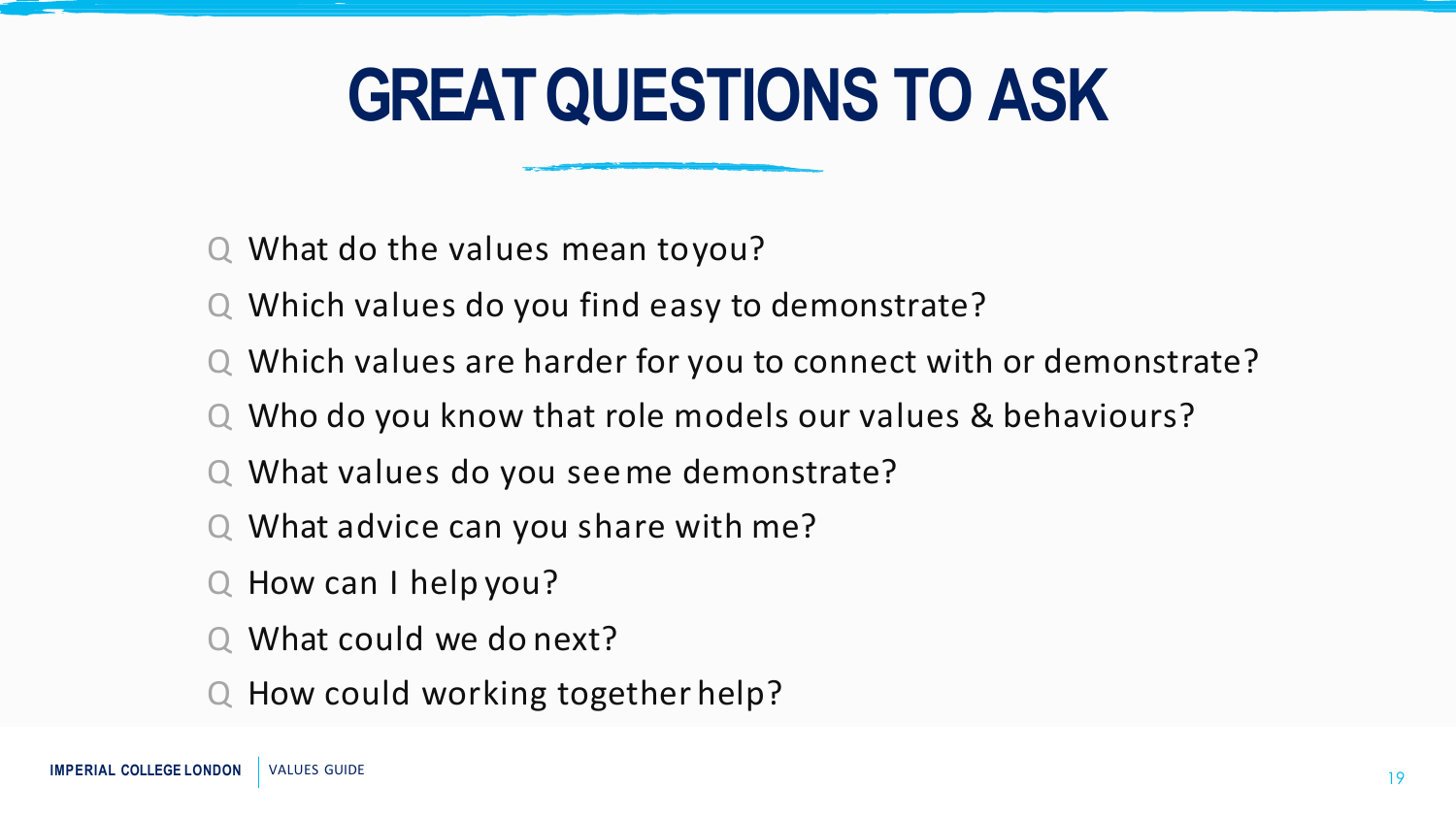#### **WAYS TO RECOGNISE GREAT BEHAVIOURS**

- Say "thank you" and "I noticed how good"
- Do it in person, over the phone, on an email, on a postcard or via carrier pigeon!
- Call it out in ameeting.
- Recommend someone for an award
- Tell the person's manager or seniorleader
- Always be specific about what was good and the impact it had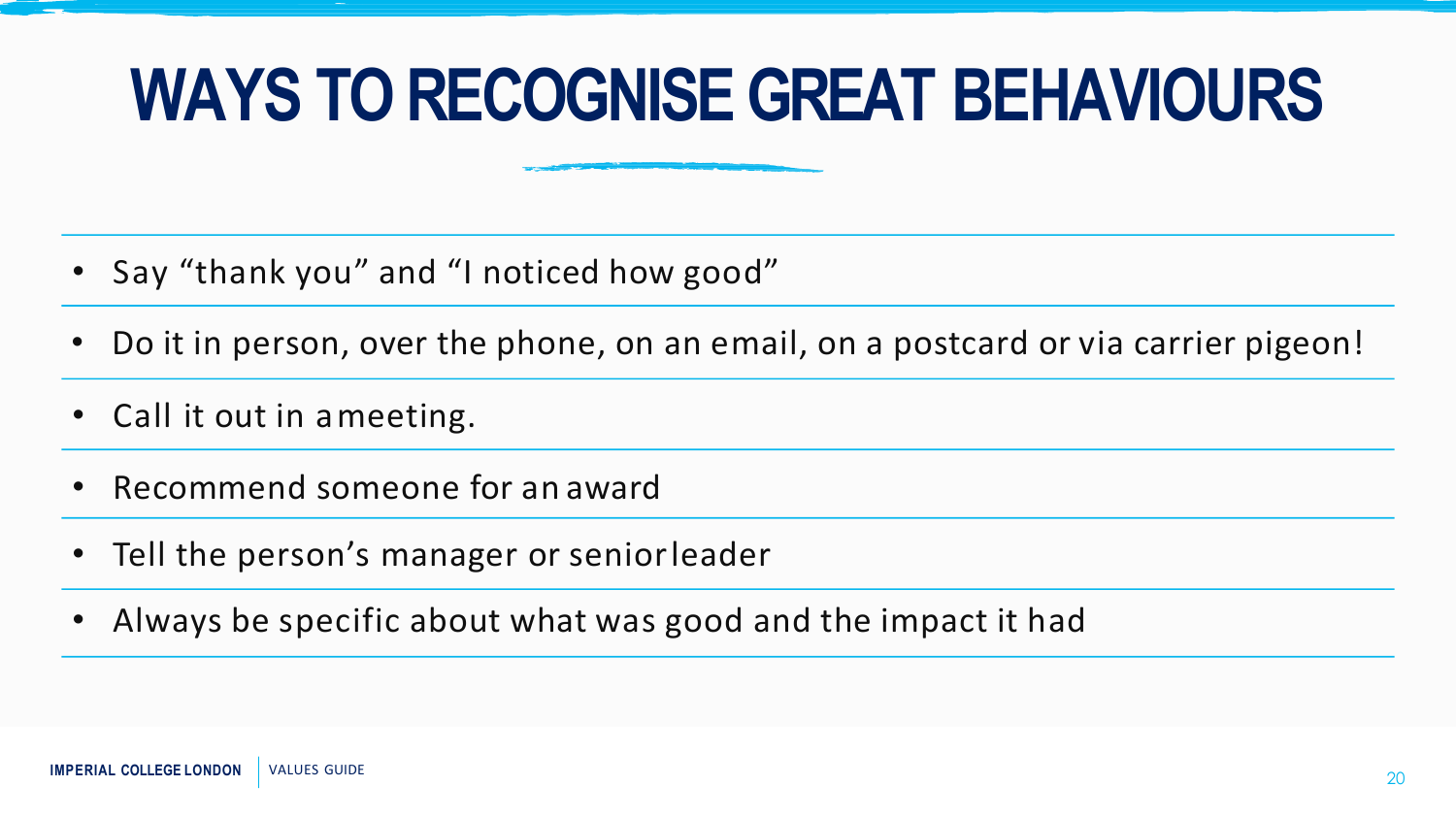#### **WAYS TO DEVELOP YOURSELF**



Reflect on howyou've demonstrated the values & behaviours



Observe people whodo things well and take learning from their process & style



Seek out learning on offer from the POD (e.g. LinkedIn learning)



Ask for feedback from your colleagues and manager



Source wider learning through reading books and articles, TEDtalks



Seek out help from trusted colleagues, mentors, advisers and managers



Attend the training offered on values and behaviours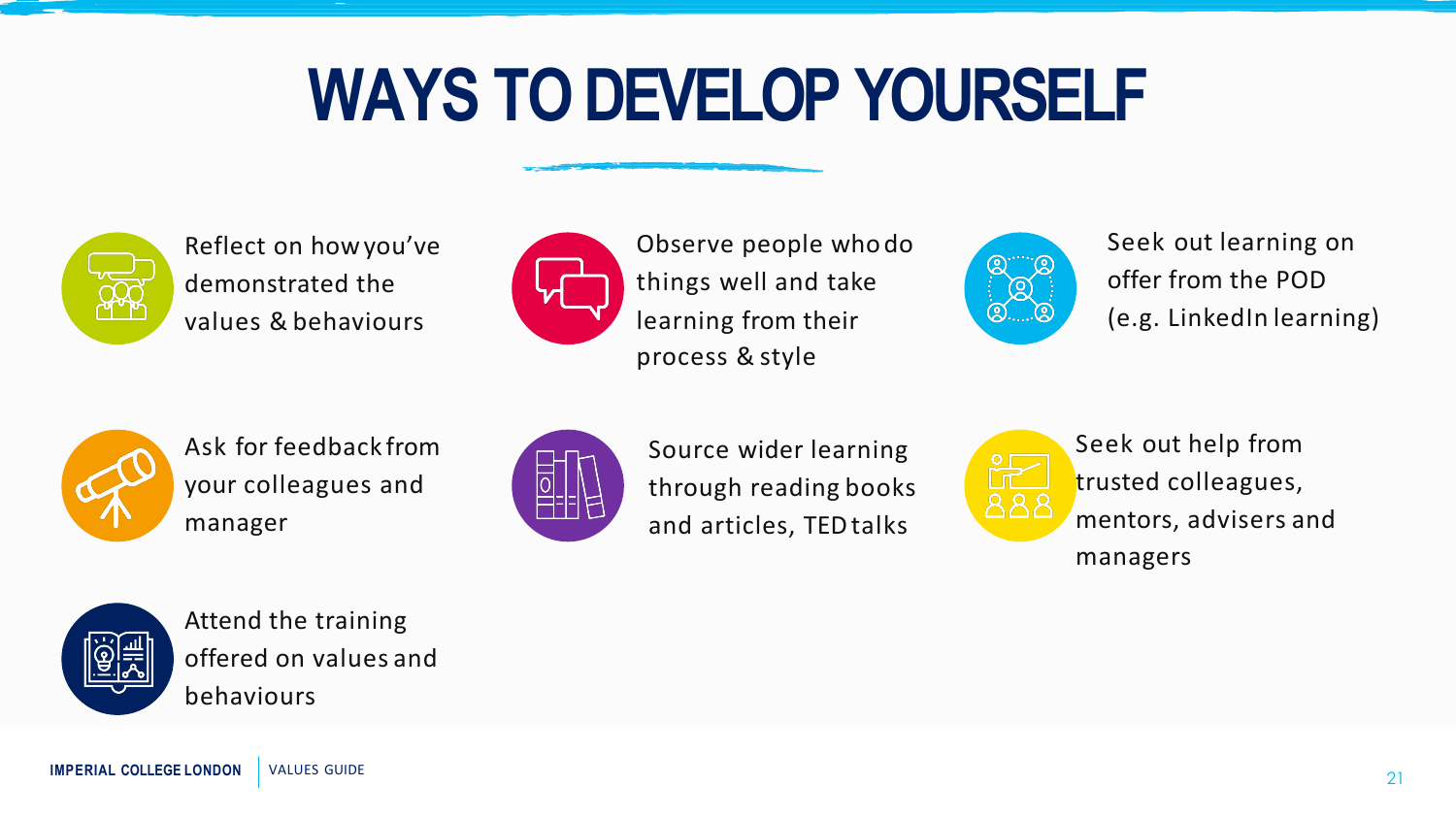### **WHAT TO DO WHEN THINGS AREN'T GOOD**

**START OF BUILDING OF BUILDING** 

| <b>Share</b>   | Share your perspective through feedback        |
|----------------|------------------------------------------------|
| <b>Discuss</b> | Discuss your concerns with a trusted colleague |
| <b>Raise</b>   | Raise issues with your line manager            |
| Log            | Log an enquiry with the Staff Hub              |
| <b>Talk</b>    | Talk to your HR Partner                        |